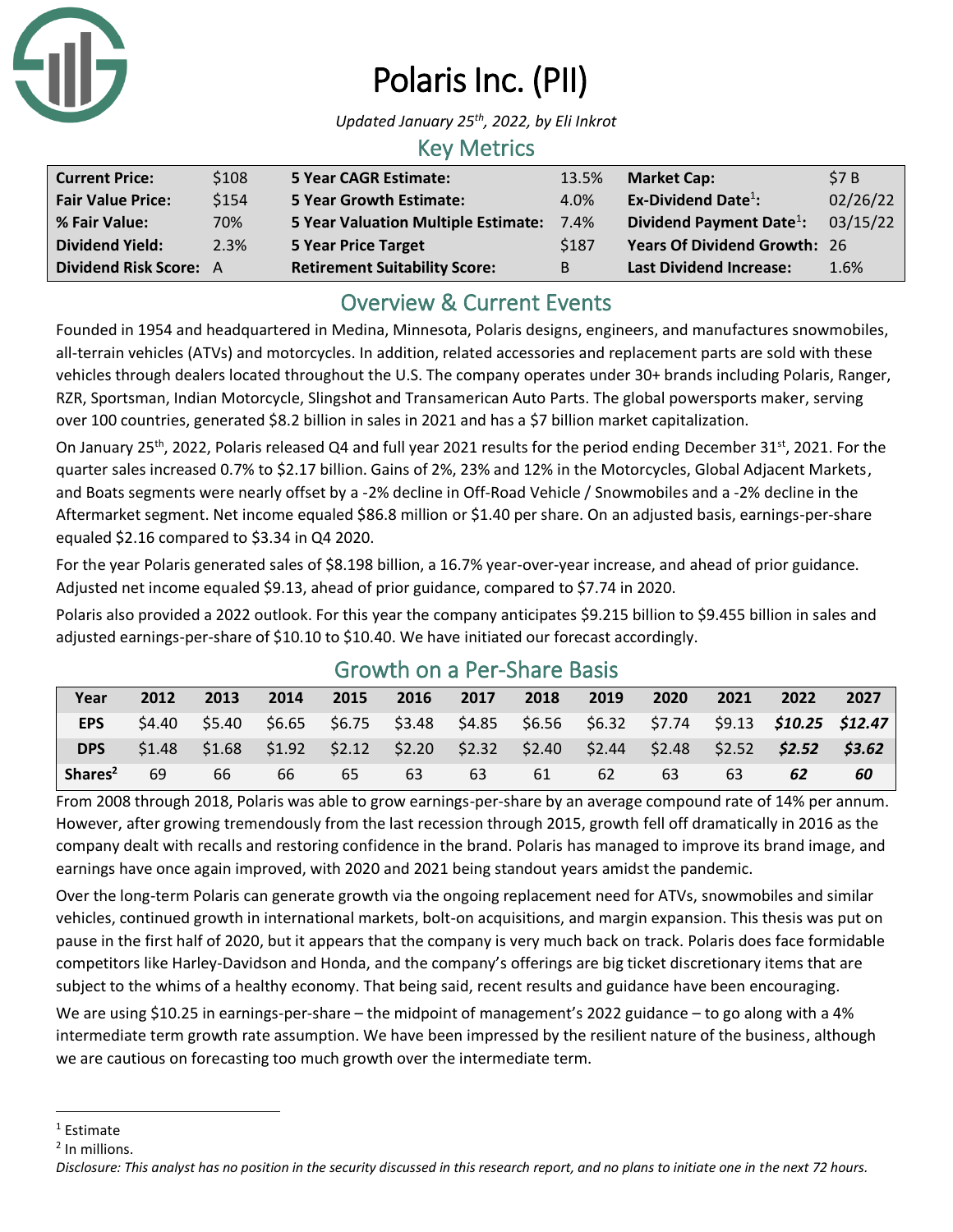

# Polaris Inc. (PII)

*Updated January 25th , 2022, by Eli Inkrot*

#### Valuation Analysis

| Year                                                                  |  |  |  | 2012 2013 2014 2015 2016 2017 2018 2019 2020 2021 |  | Now 2027 |  |
|-----------------------------------------------------------------------|--|--|--|---------------------------------------------------|--|----------|--|
| Avg. P/E 17.0 19.8 21.1 19.7 24.6 19.8 16.6 14.3 11.4 14.0 10.5 15.0  |  |  |  |                                                   |  |          |  |
| Avg. Yld. 2.0% 1.6% 1.4% 1.6% 2.6% 2.4% 2.2% 2.7% 2.8% 2.0% 2.3% 1.9% |  |  |  |                                                   |  |          |  |

Shares of Polaris have had two distinct periods of valuation. From 2002 through 2011, shares traded hands with an average earnings multiple under 15 times earnings. Then, from 2012 through 2018, shares traded with an average multiple of nearly 20 times earnings. We believe 15 times earnings is reasonable, taking into consideration the cyclicality of the company. With shares presently trading near 11 times estimated earnings, this implies a valuation tailwind.

The dividend also deserves a special comment, having been increased for 26 consecutive years. Moreover, with a reasonable dividend payout ratio and the potential for growth, this payment could play an important role in shareholder returns over time.

## Safety, Quality, Competitive Advantage, & Recession Resiliency

| Year   | 2012 2013 2014 2015 2016 2017 2018 2019 2020 2021 2022 2027 |        |     |        |          |          |     |        |     |
|--------|-------------------------------------------------------------|--------|-----|--------|----------|----------|-----|--------|-----|
| Payout | $34\%$ 31%                                                  | $29\%$ | 31% | $63\%$ | 48%  37% | 39%  32% | 28% | $25\%$ | 29% |

Polaris enjoys a competitive advantage through its brand names, low-cost production, and long history in its various industries, allowing the company to be the leader in ATVs and number two in snowmobiles and domestic motorcycles. The company does face several notable challenges: formidable competitors in the form of the Harley-Davidson's and Honda's of the world, a big-ticket sales item that depends on the economy, a product that is dependent on weather (snowmobiles) and company specific issues to deal with, such as recalls in the last few years. The COVID-19 pandemic had been a challenge in Q1 and Q2 of 2020; however, recent results have been very encouraging.

## Final Thoughts & Recommendation

Shares are down -11% in the last year. Polaris has proven to be a solid company, growing its dividend and earnings nicely, that fulfills a specialized niche vehicle market. The company does face challenges in the way of strong competitors and selling a big-ticket discretionary item. Total return potential comes in at 13.5% per annum, stemming from 4% growth, a 2.3% dividend yield, and the potential for a valuation tailwind. Shares earn a buy rating.



## Total Return Breakdown by Year

[Click here to rate and review this research report. Your feedback is important to us.](https://suredividend.typeform.com/to/S0SIkB)

*Disclosure: This analyst has no position in the security discussed in this research report, and no plans to initiate one in the next 72 hours.*